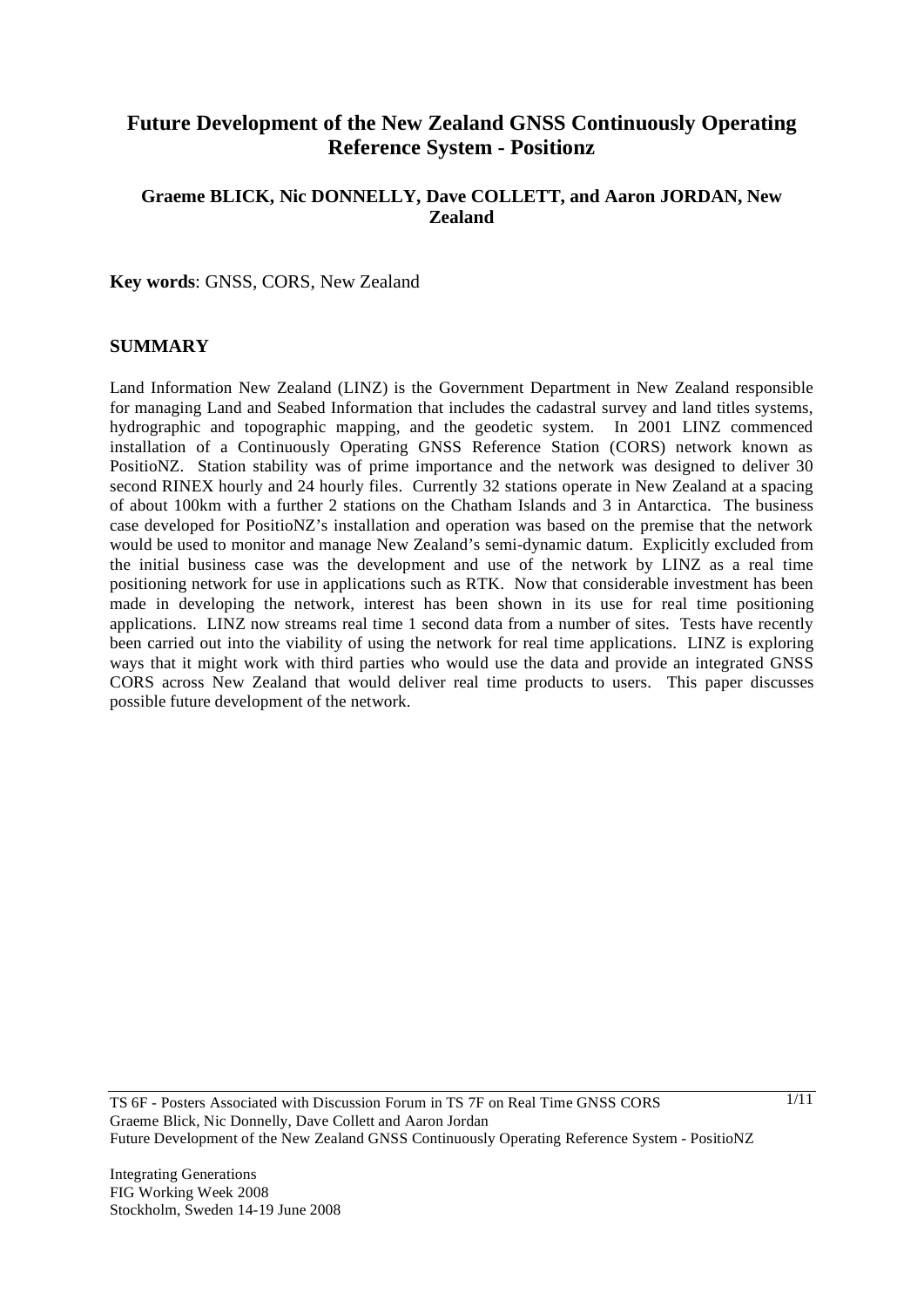# **Future Development of the New Zealand GNSS Continuously Operating Reference System - Positionz**

#### **Graeme BLICK, Nic DONNELLY, Dave COLLETT, and Aaron JORDAN, New Zealand**

### **1. INTRODUCTION**

Land Information New Zealand (LINZ) is the Government Department in New Zealand responsible for managing Land and Seabed Information that includes the cadastral survey and land titles systems, hydrographic and topographic mapping, and the geodetic system.

In 2001 LINZ commenced installation of a Continuously Operating GNSS Reference Station (CORS) network known as PositioNZ, in partnership with GNS Science (GNS). The network consists of 32 GNSS permanent tracking stations across New Zealand (Fig 1) with an additional two stations on the Chatham Islands and three in Antarctica. Data from the network and information on each site is available through the LINZ web site www.linz.govt.nz/positionz. The principal objective of the network is to monitor nationalscale (tectonic) surface deformation within New Zealand's official geodetic datum, New Zealand Geodetic Datum 2000 (NZGD2000).

TS 6F - Posters Associated with Discussion Forum in TS 7F on Real Time GNSS CORS Graeme Blick, Nic Donnelly, Dave Collett and Aaron Jordan Future Development of the New Zealand GNSS Continuously Operating Reference System - PositioNZ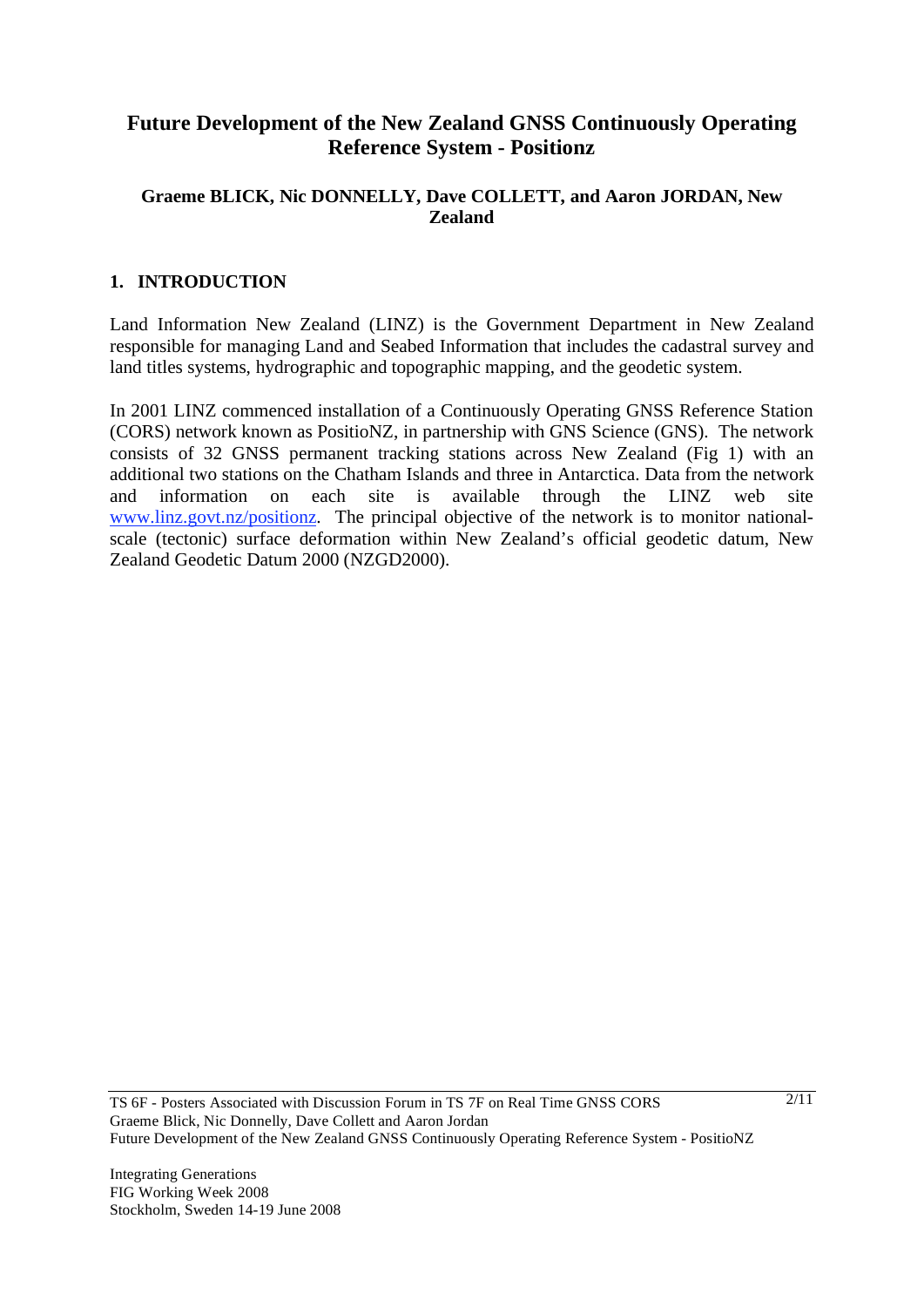

**Figure 1-1 Sites of PositioNZ stations** 

The traditional geodetic networks in New Zealand consist of geodetic marks and trig beacons that were established by triangulation and more latterly by GNSS surveys. A connection to the official datum can be defined as "the acquisition of a position in terms of that datum to the required accuracy." The required accuracy may be at the millimetre or centimetre-level for cadastral and other high accuracy users. For navigation users where an accuracy of 1-10m might be required, the datum used may not be so critical.

Users can connect to the official datums (e.g., NZGD2000) in four, or a combination, of ways:

- Physically by setting up directly over a geodetic mark (whether with GNSS or more traditional survey instruments)
- Remotely by observing remotely to a trig beacon (which is over a geodetic mark)
- Mathematically by using existing data which connects to a geodetic mark
- Electronically by processing GNSS observations with data from a CORS station (e.g., PositioNZ).

3/11 Note that the above methods consider datum accessibility from a user perspective. All datum connections are physical at some level, but it is often convenient for the user to have some other party make that physical connection. With remote and mathematical connections, a

```
TS 6F - Posters Associated with Discussion Forum in TS 7F on Real Time GNSS CORS 
Graeme Blick, Nic Donnelly, Dave Collett and Aaron Jordan
```
Future Development of the New Zealand GNSS Continuously Operating Reference System - PositioNZ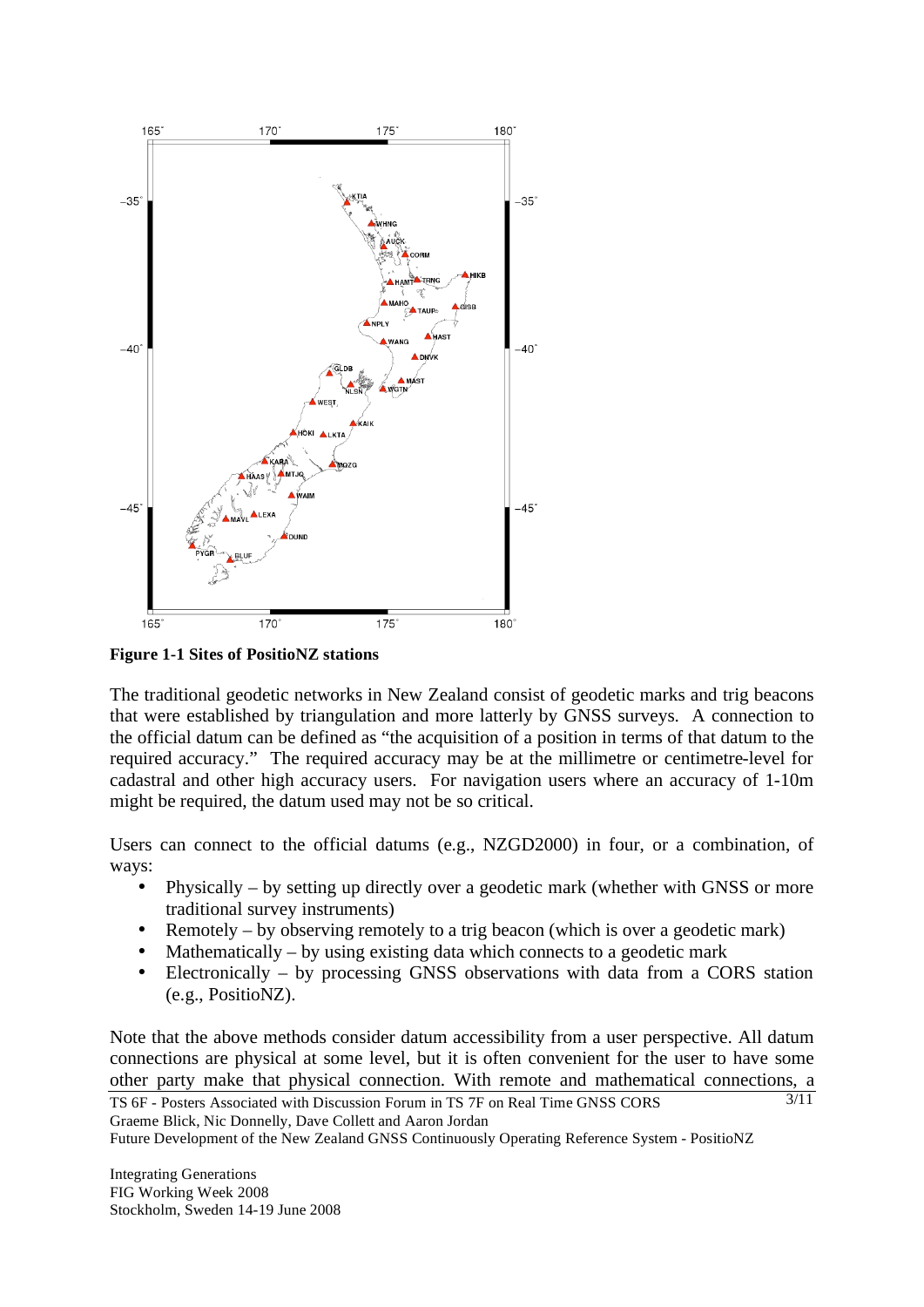previous surveyor has provided the physical connection (at a different epoch). With an electronic connection, the CORS operator provides the physical connection (at the same epoch as the user).

NZGD2000 is a semi-dynamic datum that incorporates a horizontal deformation model to accommodate the effects of crustal deformation in New Zealand. A connection to this datum may not be a trivial task because the datum dynamics (incorporated in the deformation model) need to be accounted for. The connection to the datum can be 1D (vertical), 2D (horizontal) or 3D (vertical and horizontal) depending on its application and purpose.

The traditional methods of connecting to the datums have been physically and remotely. Accordingly, LINZ's geodetic programme has focused on the installation and maintenance of geodetic marks and beacons. With the recent uptake of GNSS technologies there is an increasing demand from users for LINZ to facilitate the connection to the datum by electronic means. This has been partially addressed over the last five years with the establishment of the PositioNZ network which currently provides limited electronic access to the official datum.

Electronic datum connections have a number of advantages over the other methods of connection for users:

- CORS stations generally have very accurate official datum coordinates.
- The complexity of the semi-dynamic datum can be "hidden" as it is managed by the organisation providing the electronic connection. This is of particular benefit to nonsurveyors.
- GNSS surveys can be completed more efficiently, as there is no need to set up a base station (physical connection).
- There may be no requirement to search for existing geodetic marks, which can be a time-consuming and challenging process.
- Different datasets have consistent coordinates, as they are connected to the same CORS network.

## **2. THE CHANGING SURVEY ENVIORNMENT IN NEW ZEALAND**

Over the past five years the percentage of all cadastral surveys submitted to LINZ that use GNSS observations has increased from 2.6% to 9%. Class 3 surveys (boundary accuracy 0.25 m + 0.01 m/100 m), which are predominantly in rural areas, using at least one GNSS observation have increased from 9.5% to 23%. With this increase in the use of GNSS comes an opportunity for LINZ to provide datum connections electronically (as opposed to the direct observation of geodetic marks). Most GNSS cadastral surveys physically connect to the official datum by occupying geodetic marks. A small subset of these also connect electronically using data from a PositioNZ station.

Electronic connection can be provided through a CORS network by two methods:

- 1. Post-processed GNSS solutions
- 2. Real-time GNSS solutions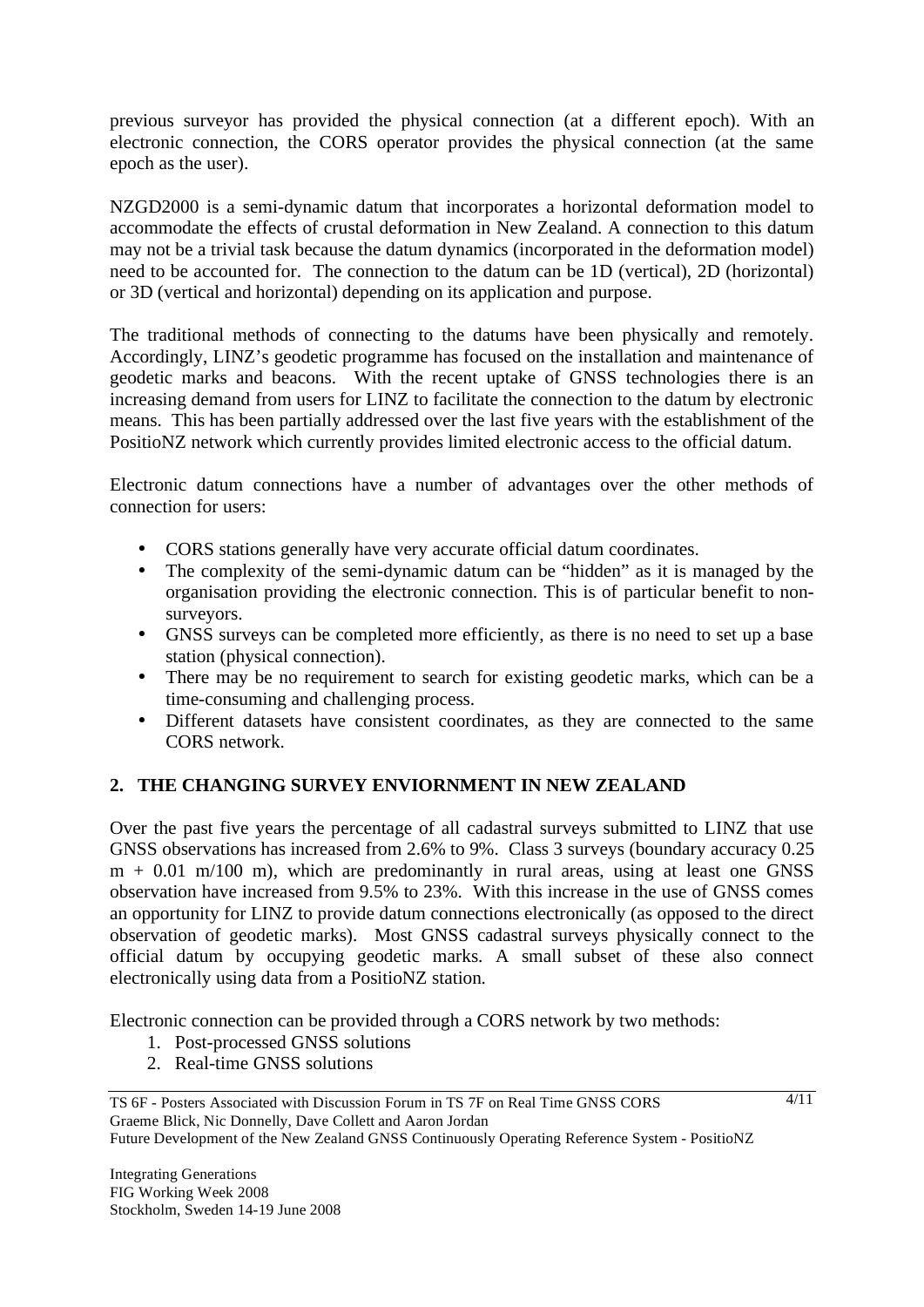Post-processed electronic connections are made by static GNSS survey where two or more receivers are operated simultaneously on different marks for times ranging from ten minutes to several hours. The observations are then post-processed, typically in the office, to derive a vector between the marks. Users are able to make connections to the official datum using PositioNZ data. Data downloads from the PositioNZ network have increased from 40 files/month in 2003 to over 1000 files/month in 2007. The number of files specifically used for cadastral surveys is unknown, but is likely to be small. The on-going development of an automated post-processing service, PositioNZonline, will make it easier for users to make post-processed connections to the datum.

The real value to a user of a CORS network is the ability to make an electronic real-time connection to the datum. A real-time connection is typically achieved using a CORS base station that continuously transmits "corrections" to a roving GNSS receiver that is operated by the user. Modern, networked, systems transmit "corrections" using data from multiple basestations in the vicinity of the user. This type of system operates in real-time and can directly determine a connection to the datum, typically within a few seconds.

In the foreseeable future (the next ten years), it is predicted that physical geodetic marks will continue to be the most important method of connection to the datum in New Zealand, although they may increasingly be complemented by electronic connections.

## **3. REQUIREMENTS FOR ELECTRONIC CONNECTION TO THE DATUM**

#### 3.1.1 Cadastral users

To achieve (Class 1) cadastral surveying accuracy tolerances of 20mm with current postprocessed GNSS technology there is a balance between observation time and the distance to the CORS stations. For example, 10 min observation would suit a baseline of up to 20 km, however 30 min or more may be required for a baseline up to 100km. The advantage with this post-processing method is that there is no reliance on communication between the base and roving station and data can be downloaded and processed in the office at a later time.

To achieve (Class 1) cadastral surveying accuracy tolerances, current real-time GNSS technology restricts a user to being within about 5km of a CORS station when using a single base station, although research indicates that this distance will increase as better algorithms are developed to reduce error sources (Rizos 2006). This method is known as Single-base RTK.

It is now possible to obtain real-time positions using multiple (a minimum of 3) base stations using a method known as Network RTK. Current manufacturer recommendations for setting up Network RTK stations to obtain Class 1 cadastral tolerances are for a maximum station spacing of 70km. As with Single-base RTK, the user connects to these services using some form of communications media (e.g., cell phone, radio modem). Therefore, Network RTK (like Single-base RTK) requires communication coverage in the area being surveyed.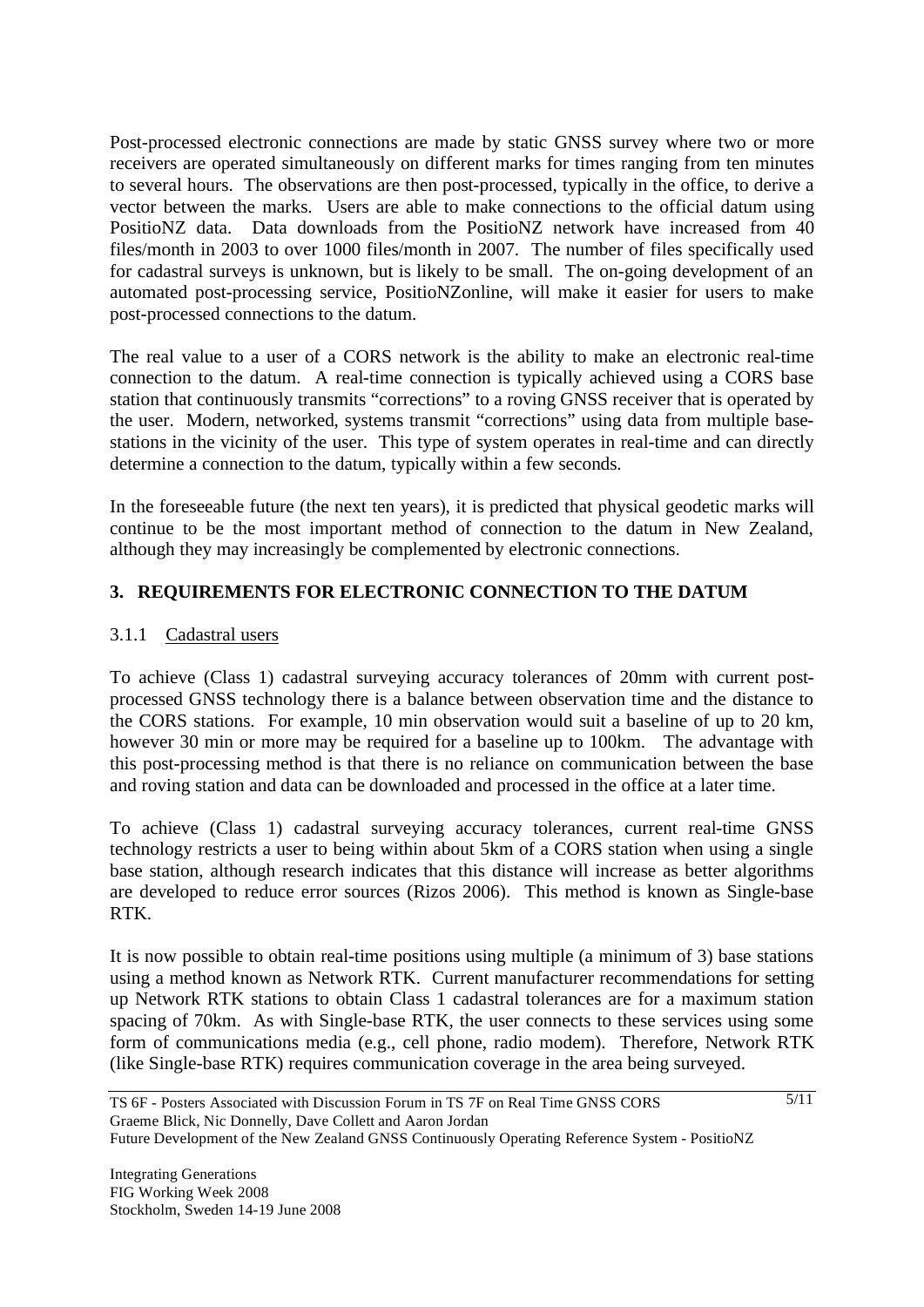The advantage of Network RTK over Single-base RTK is that a similar level of accuracy can be attained over greater distances. This means that for national Network RTK coverage, only one third to one sixth the number of base stations is required (Wanniger L 2006). However, more complex data management and processing software is required.

#### 3.1.2 Non-cadastral users

GNSS equipment is increasingly being utilised by non-cadastral users. While no specific data is available, customer queries and anecdotal evidence from GNSS instrument suppliers suggest that there are many other users (for example, GIS users, TLAs, utility companies, construction companies, topographic mappers and land managers) of the geodetic system that would benefit from electronic access to it. These are users for whom the current physical, remote and mathematical means of accessing the datum may not be useful.

It has been assumed in the past that the provision of marks in the ground and trig beacons for cadastral users, will also meet the needs of most other users. This assumption is also considered to be true for electronic connections.

# **4. CURRENT NEW ZEALAND GNSS INFRASTRUCTURE**

## 4.1.1 PositioNZ network

The LINZ PositioNZ network of 32 stations across New Zealand (Fig 1) has a station spacing of 100-150 km. It was initially designed to deliver 30-second RINEX data (downloaded from a station every hour). This data is made available through the LINZ web site (www.linz.govt.nz/positionz) and can be used to obtain post processed electronic connections to the datum.

Twelve of the 32 stations also deliver real time 1-second data in addition to the hourly RINEX files. This enables users with appropriate software to connect electronically to the datum in real time. The use of the 1-second data is currently being piloted by selected users, and is not generally available to the spatial community at this stage. Those stations that rely on satellite communications have a high latency in this data and they currently prove too unreliable for the real time delivery of the 1-second data. Upgrades to communications at these stations are likely to be expensive.

The 1-second data that is currently delivered from the 12 PositioNZ stations comprises raw GNSS observations in the proprietary format of the GNSS receiver as well as the GNSS observations in the open format RTCM RTK corrections. This data can be used by the private sector to generate real time RTK solutions or, with suitable software, to generate their own proprietary single-station RTK and network RTK solutions.

The existing spacing of PositioNZ stations means that single-station RTK-type services could only be delivered over only a small percentage of New Zealand. When the PositioNZ stations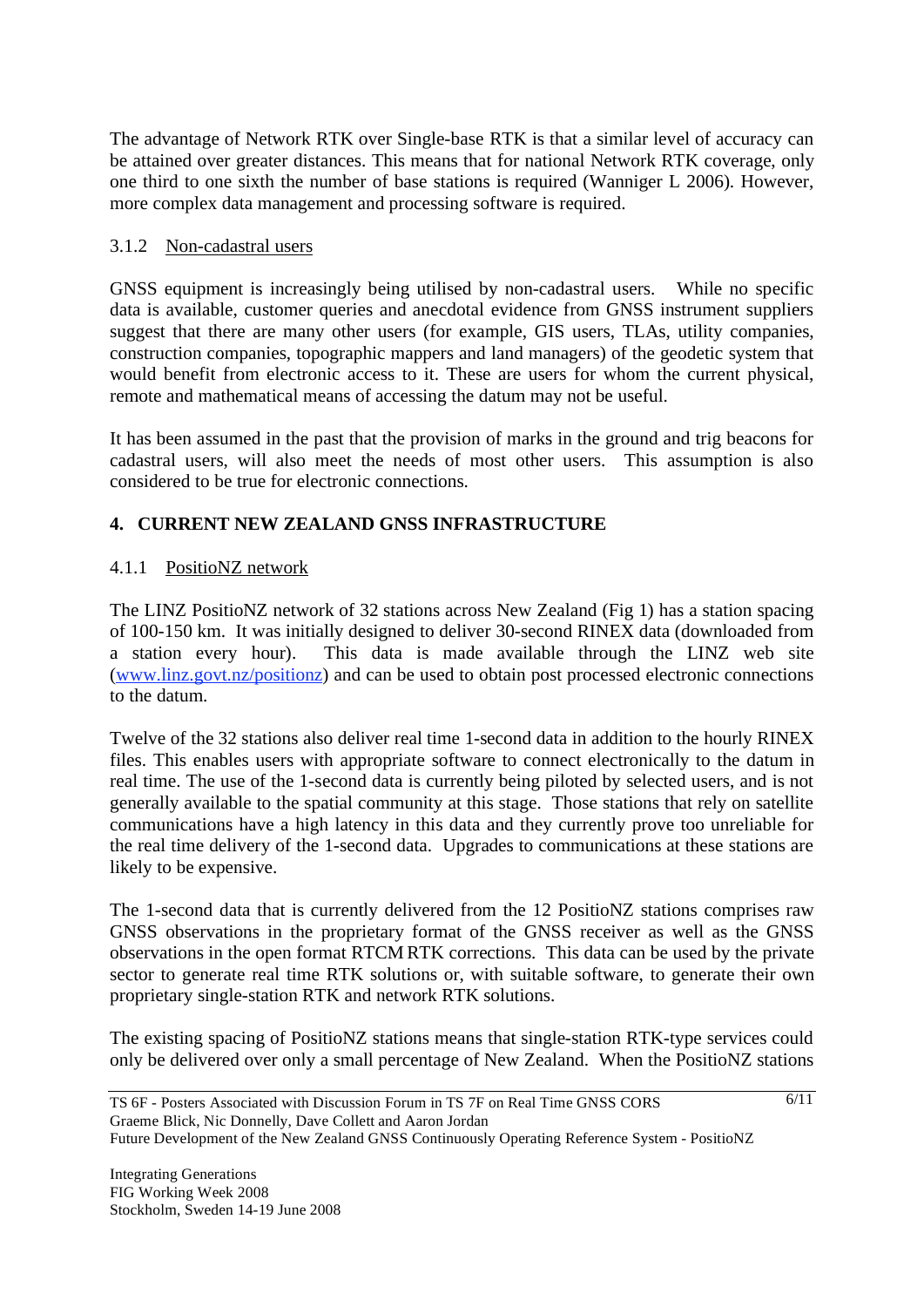were established, where possible they were located at sites close to population centres so that a higher proportion of the populated area is covered. International literature suggests that RTK methods might be feasible over longer distances in the future; this would mean that the existing PositioNZ network could service a larger area.

The (almost complete) PositioNZonline service will allow users to collect GNSS data and submit it to LINZ via its web site for automatic post-processing with data from adjacent PositioNZ sites. The resulting NZGD2000 coordinates (and ancillary results) will be delivered to the user by email. This service is expected to be operational during by the end of 2008.

#### 4.1.2 Other GNSS Infrastructure

LINZ is not the only organization that has GNSS infrastructure in New Zealand. The GNS GEONET project (funded by the Earthquake Commission) has a network of 70 CORS stations that is being extended to 130 stations, predominantly situated in the North Island along the east coast tectonic shear belt and in the Taupo Volcanic Zone. The purpose of the network is to track earth deformation for hazard monitoring purposes. The GEONET team built and manages the PositioNZ network under contract and also uses data from these stations as part of its hazard monitoring network.

There are also privately operated CORS stations located in urban areas. The two major companies in this market, Global Survey and GeoSystems, operate 11 stations between them. Their infrastructure is used to provide their customers with single-station RTK corrections, generally in their respective proprietary formats. They are currently evaluating the establishment of network RTK services.

7/11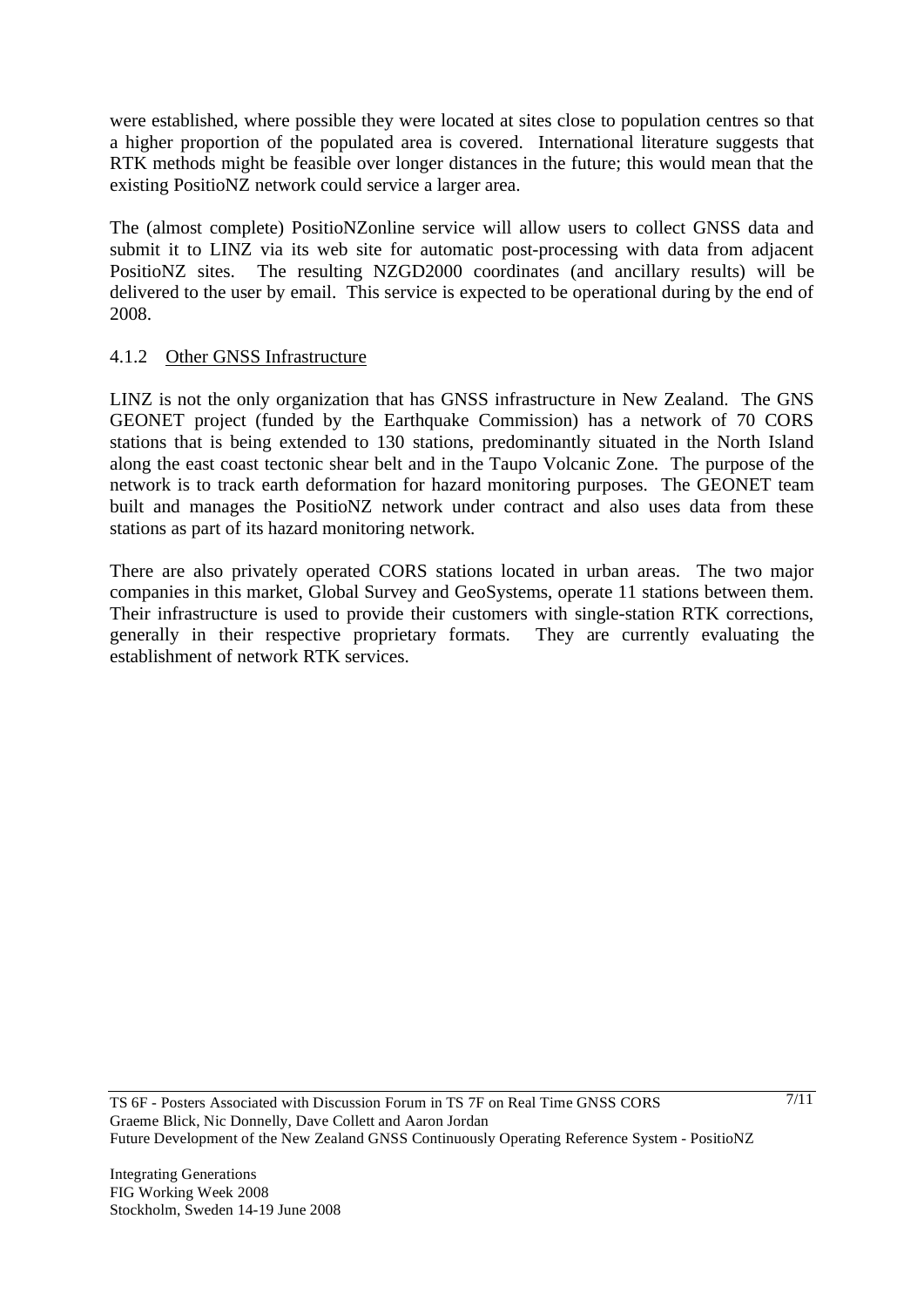

**Figure 4-1**: LINZ PositioNZ and GEONET CORS sites

## **5. FUTURE DEVELOPMENT OF A REAL TIME CORS NETWORK IN NEW ZEALAND**

From LINZ's perspective the aim of a national CORS network is to enable monitoring and updating of NZGD2000. This is currently provided through the existing PositioNZ network. A secondary aim is to enable real-time electronic connection to the official datums of New Zealand which would require some modification and extension of the existing PositioNZ network.

Current development of the PositioNZ network is focussed on:

- Increasing the number of stations capable of streaming 1" data reliably.
- Developing the automated post processing of positions in terms of the official datum anywhere in New Zealand using PositioNZonline.
- Researching the use of the PositioNZ network, and use of other stations, for the provision of single-station RTK and network RTK solutions.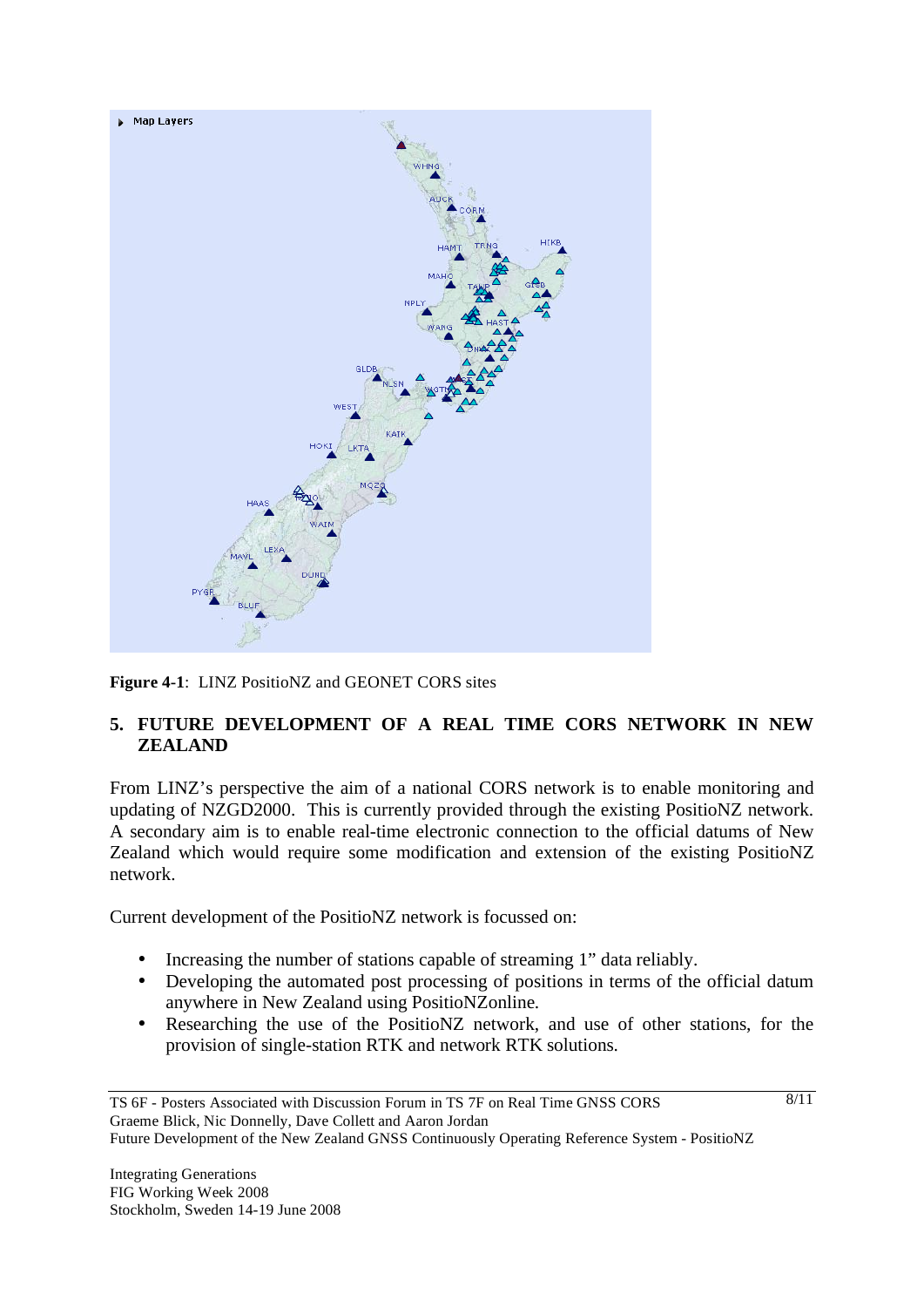Tests were carried out in early 2008 using a subset of stations in the Wellington Region to investigate the suitability of the network for the provision of single-station RTK and network RTK solutions.

The tests also emphasised that if LINZ considers these applications to be an important use of PositioNZ, it should be looking to incorporate constellations other than GPS into their network. During the testing, it was found that a lack of common satellites between the reference stations and rovers meant that initialisation was difficult or impossible to achieve for an hour or two each day. Using reference receivers with GLONASS capabilities would have lessened these problems considerably.

It was also shown that the communications infrastructure for the network is generally lacking the stability required for reliable network RTK positioning. Stations tended to have many dropouts of small duration, resulting in a change in network configuration. This often caused delays in the field, particularly if the Master station had intermittent communications.

While results suggest that the spacing of the current PositioNZ network will be sufficient to provide a basic service, the spacing is such that at times the service can be unreliable. It appears that the network by itself has station spacing at an insufficient density for the provision of national reliable single-station RTK and network RTK solutions. However by incorporating stations from other networks such as the GEONET network a much more reliable service could be provided.

There are likely opportunities to see the GNSS infrastructure expanded in New Zealand in the future including:

- Development of networks in the large metropolitan and urban areas by commercial companies such as GeoSystems and Global Survey.
- Expansion of the GNS GEONET network, particularly into the South Island.
- In areas not adequately covered by the 2 options above, LINZ might provide additional stations, either alone or in partnership to extend either a multipurpose single-station or network RTK service.

It is evident that the GNSS infrastructure in New Zealand is expanding quickly. Through a collaborative approach it is likely that a national single-station RTK and network RTK solutions could be established across New Zealand. By LINZ having a major role in the delivery of such services, complexities in the dynamic nature of the datum can be managed and a consistent electronic spatial infrastructure across New Zealand can be delivered.

## **6. CONCLUSIONS**

Geodetic data underpins cadastral and all information that is accurately spatially positioned in terms of official New Zealand datums (eg NZGD2000). As technology changes the way we access datums will also change and LINZ has a responsibility to ensure that users can access the datums efficiently and to a required accuracy.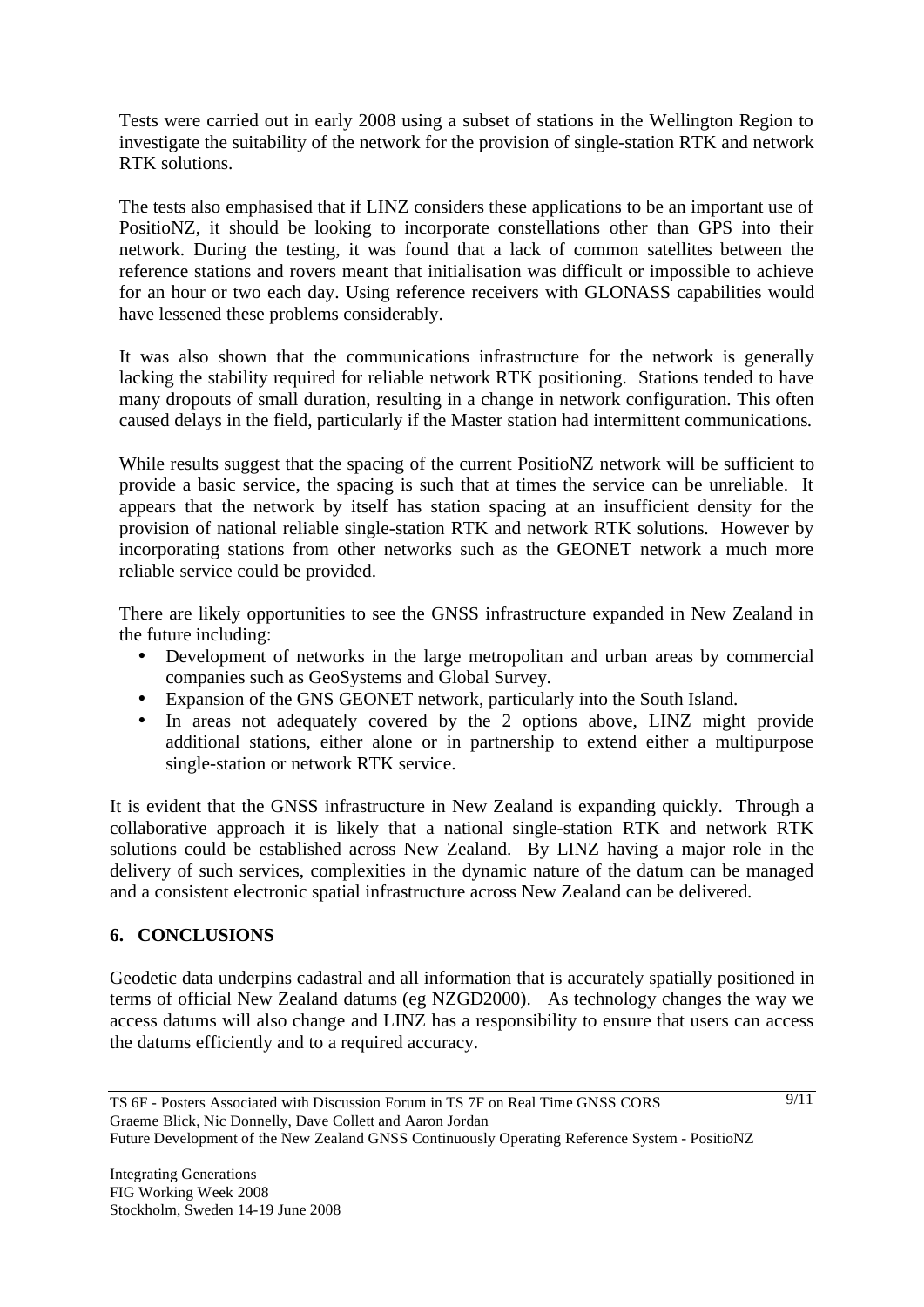The delivery of the geodetic system includes the provision of physical, remote, mathematical and electronic connection to the datum(s). Complexities in the provision of New Zealand's semi-dynamic datum, NZGD2000, require the development of processes to manage New Zealand's dynamic environment and their incorporation into systems used for electronic connections to the datum. LINZ needs to develop and manage these processes.

If it is shown that the PositioNZ network can be satisfactorily used to provide real time services LINZ will investigation means of delivery of such services. These may be carried out in partnership with other agencies such as GNS Science.

### **REFERENCES**

Rizos C (2006) *The Future Of GNSS RTK Services and Implications for CORS Infrastructure* online at http://www.gmat.unsw.edu.au/snap/publications/rizos\_2006c.pdf

Wanniger L (2006) *Introduction to Network RTK* online at http://www.networkrtk.info/intro/introduction.html

## **BIOGRAPHICAL NOTES**

**Graeme Blick,** BSurv(Otago) MNZIS. After graduating from Otago University in 1980, he worked as a scientist for the Institute of Geological and Nuclear Sciences using geodetic techniques to study plate tectonics and crustal deformation. After joining Land Information New Zealand in 1995 he worked for the Office of the Surveyor-General as Geodetic Survey Advisor and worked on projects such as the development of a new geodetic datum and map projection for New Zealand. Early this year he moved to the Customer Services Group where he is Manager of Geodesy and Team Manager Specialist Processing and Data Management.

**Nic Donnelly,** BSurv(Hons), BSc (Otago) Nic has worked as a Geodetic Data Analyst at LINZ for 3 years, where his areas of interest include geodetic adjustments and integration of geodetic and cadastral data.

**Dave Collett,** BSurv(Hons) (Otago).Dave has worked as a Geodetic Data Analyst at LINZ for 2 years. His areas of interest include the management and development of the PositioNZ network, and Antarctic Mapping.

**Aaron Jordan,** BSurv(Hons), MSurv (Otago). Aaron worked for 4 years as a Geodetic Data Analyst at LINZ for 2 years. His areas of interest include the management and development of the PositioNZ network and incorporating local deformation into the nation datum. A year ago he moved to Leica Geosystems.

10/11